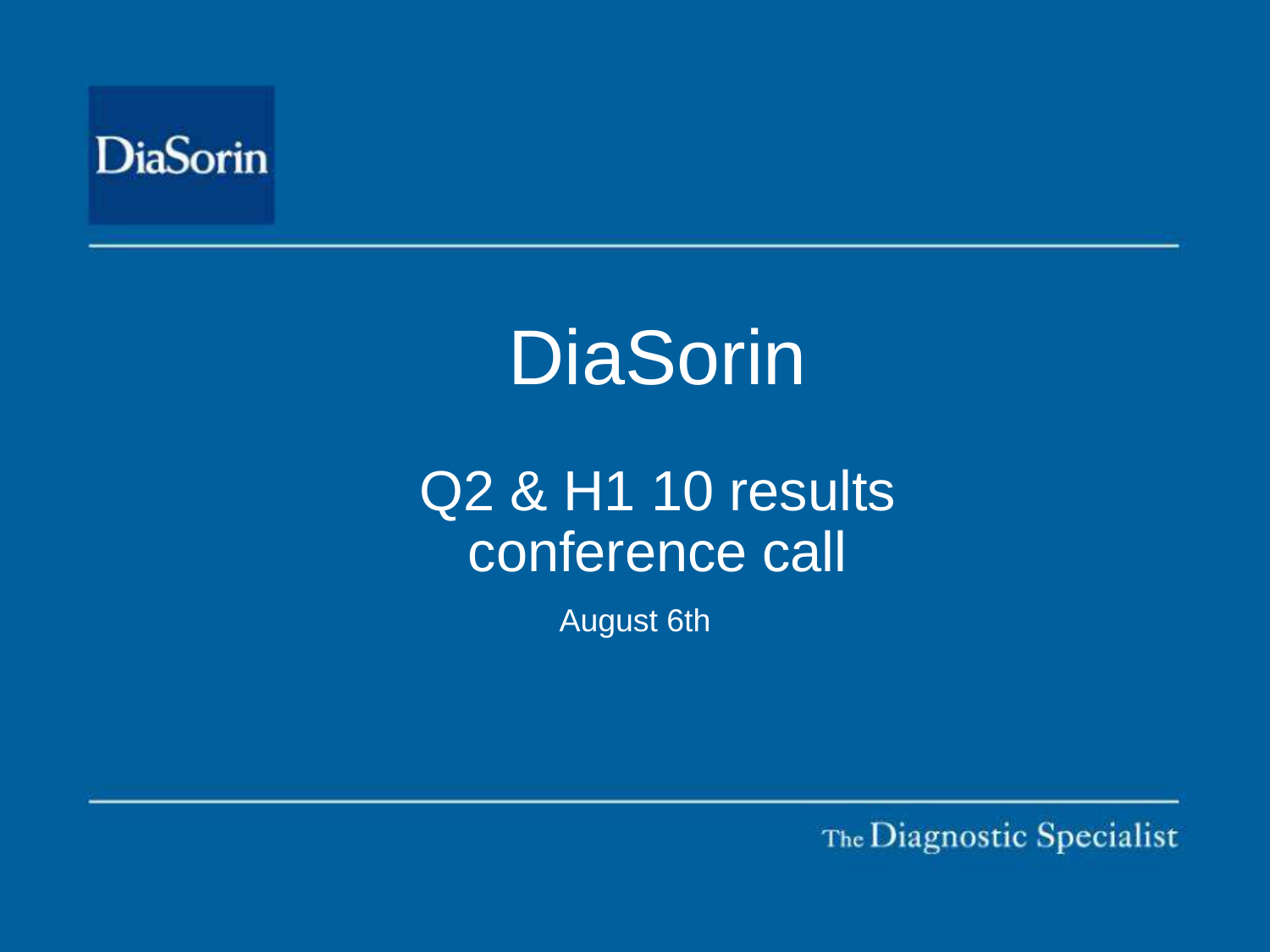# **Q2 and H1 10 results highlights**

- **Steady revenues growth as reported as well as at constant exchange rates: +26.5% Q2 10 vs Q2 09 (+21.4% at constant exchange rates) +24.1% H1 10 vs H1 09 (+22.3% at constant exchange rates)**
- **Double digit growth in all regions, strong growth in US and developing markets**
- **Steady enlargement of Liaison installed base, 162 placements in the Quarter, 315 in the first six months (from 2,975 to 3,290)**
- **Significant consistent improvement of operating margins: Gross Margin +29.0% Q2 10 vs Q2 09, +26.8% H1 10 vs H1 09 Ebit Margin +26.7% Q2 10 vs Q2 09, +27.8% H1 10 vs H1 09**
- **Net earnings growth comparison affected by 2009 one-off fiscal benefits from goodwill step-up :** 
	- **+15.9% H1 10 vs H1 09**
	- **+26.6% excluding one off effects**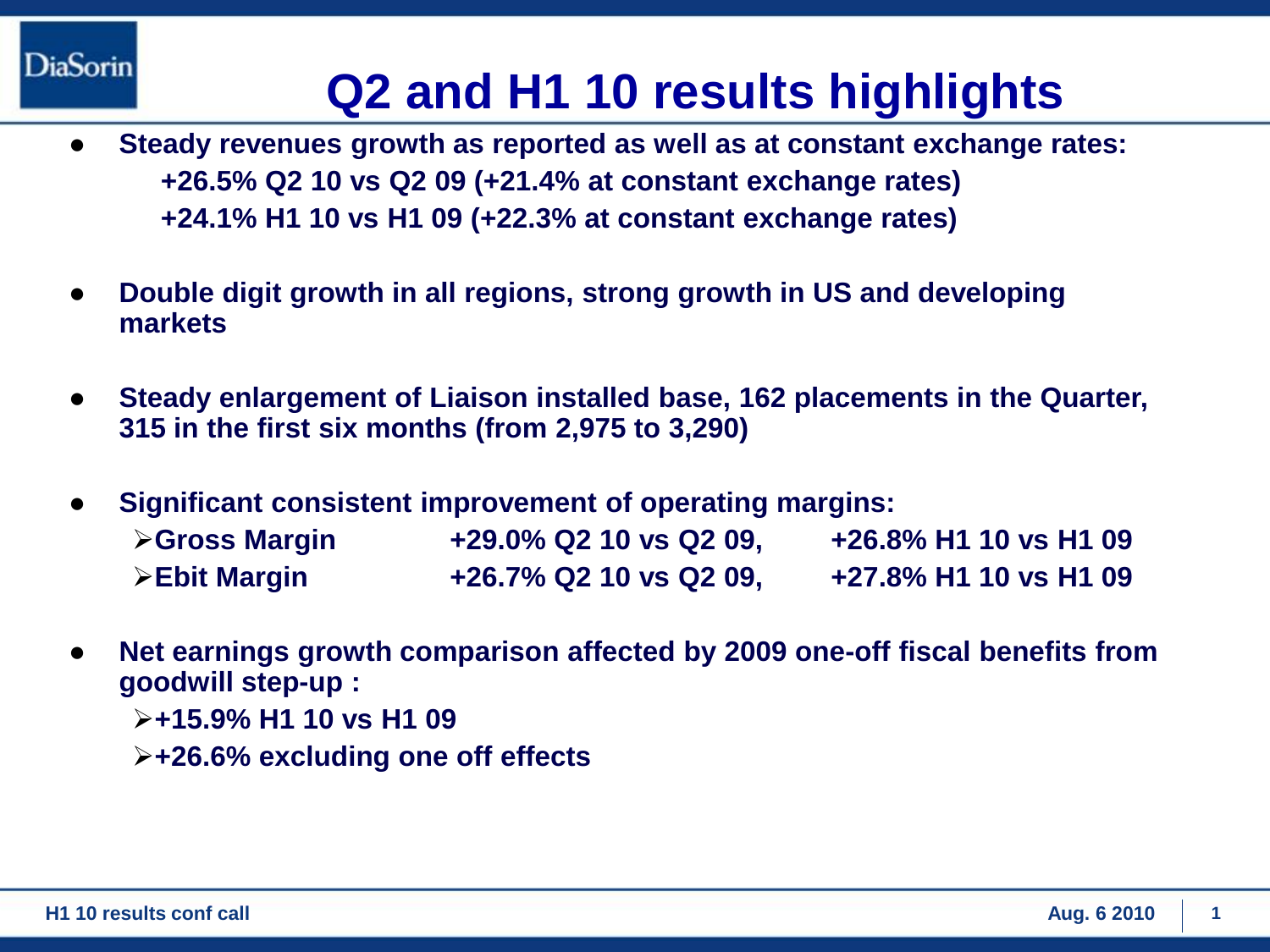### **Net Revenues by Quarter 2008 - 2010**



**DiaSorin**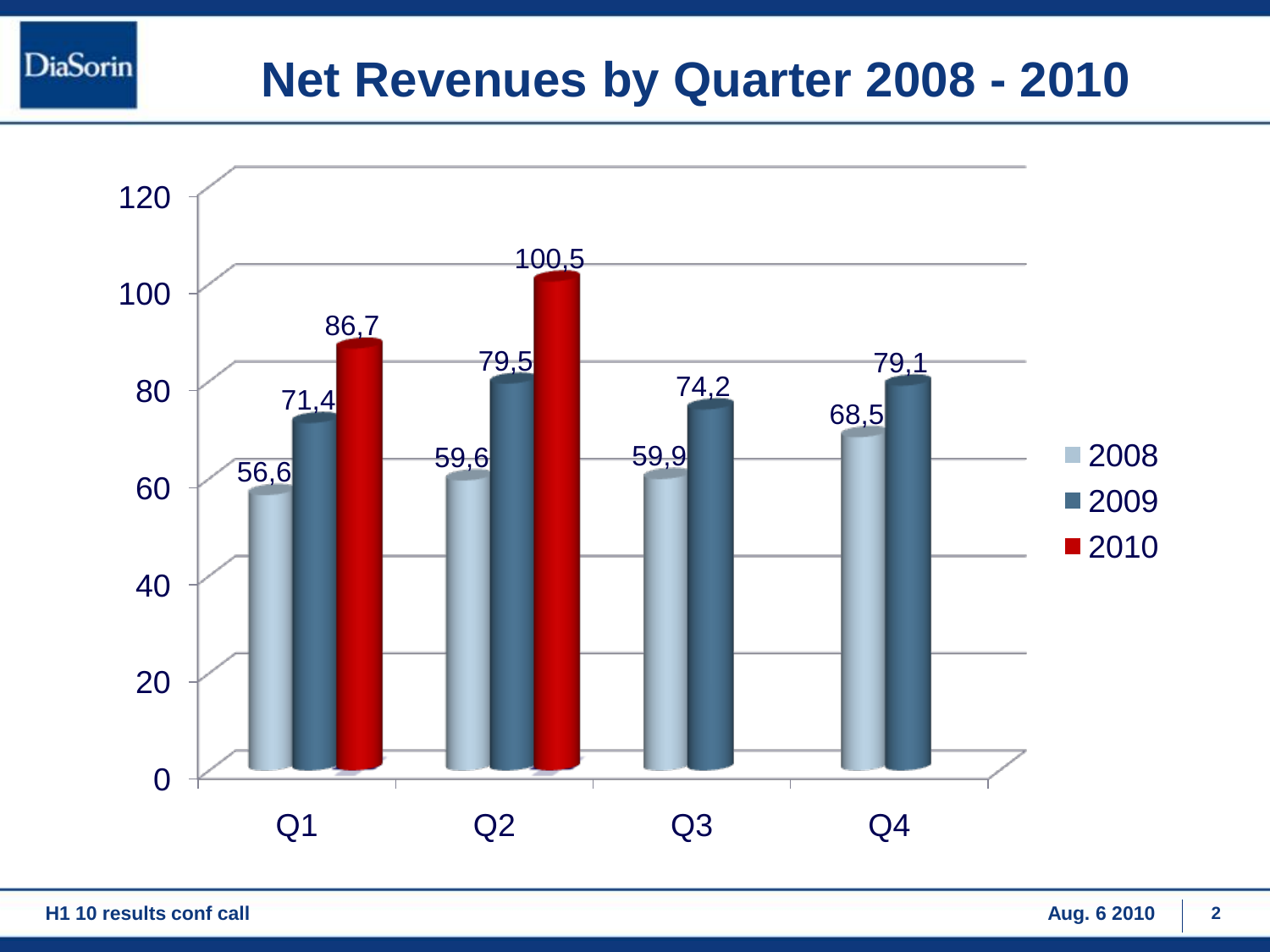# **Q2 10 Results: income statement**

| millions $\epsilon$                 | Q2 2010 | Q2 2009 | $\Delta$ |
|-------------------------------------|---------|---------|----------|
| <b>Net Revenues</b>                 | 100.5   | 79.5    | $+26.5%$ |
| <b>Gross profit</b>                 | 72.6    | 56.3    | $+29.0%$ |
| Margin                              | 72.2%   | 70.8%   |          |
| G&A                                 | (9.2)   | (8.1)   |          |
| R&D                                 | (4.6)   | (3.9)   |          |
| <b>S&amp;M</b>                      | (17.6)  | (14.6)  |          |
| <b>Total Operating Expenses</b>     | (31.4)  | (26.7)  |          |
| % on sales                          | (31.2%) | (33.5%) |          |
| Other operating Income/(Expenses)   | (3.8)   |         |          |
| <b>Ebit</b>                         | 37.4    | 29.5    | $+26.7%$ |
| Margin                              | 37.2%   | 37.1%   |          |
| <b>Net Financial expense</b>        | 0.6     | 2.3     |          |
| Tax                                 | (14.6)  | (7.9)   |          |
| <b>Net Result</b>                   | 23.5    | 23.9    | $-2.0%$  |
| Net Result w/o 2009 one off effects | 23.5    | 19.1    | $+23.0%$ |
| <b>Ebitda</b>                       | 42.3    | 33.8    | $+25.1%$ |
| Margin                              | 42.1%   | 42.5%   |          |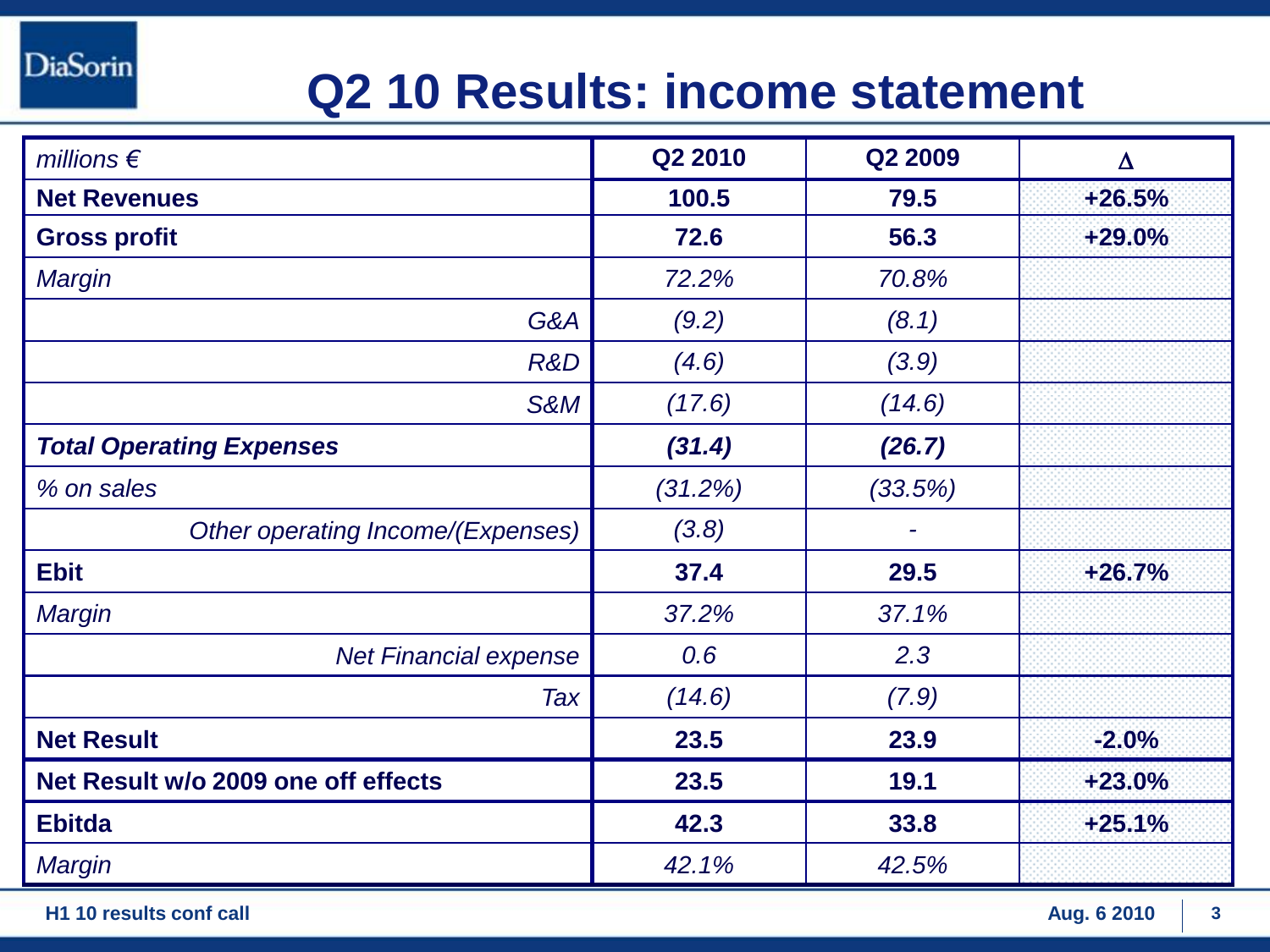# **H1 10 Results: income statement**

| millions $\epsilon$                 | 1H 10      | 1H 09   | $\Delta$ |
|-------------------------------------|------------|---------|----------|
| <b>Net Revenues</b>                 | 187.2      | 150.9   | $+24.1%$ |
| <b>Gross profit</b>                 | 134.6      | 106.2   | $+26.8%$ |
| <b>Margin</b>                       | 71.9%      | 70.4%   |          |
| G&A                                 | (18.2)     | (15.9)  |          |
| R&D                                 | (8.7)      | (7.7)   |          |
| <b>S&amp;M</b>                      | (33.0)     | (28.1)  |          |
| <b>Total Operating Expenses</b>     | (59.9)     | (51.7)  |          |
| % on sales                          | $(32.0\%)$ | (34.3%) |          |
| Other operating Income/(Expenses)   | (5.8)      | (0.5)   |          |
| <b>Ebit</b>                         | 68.9       | 53.9    | $+27.8%$ |
| <b>Margin</b>                       | 36.8%      | 35.7%   |          |
| <b>Net Financial expense</b>        | (0.5)      | (1.3)   |          |
| Tax                                 | (25.4)     | (15.5)  |          |
| <b>Net Result</b>                   | 43.0       | 37.1    | $+15.9%$ |
| Net Result w/o 2009 one off effects | 43.0       | 34.0    | $+26.6%$ |
| <b>Ebitda</b>                       | 78.4       | 62.2    | $+26.1%$ |
| Margin                              | 41.9%      | 41.2%   |          |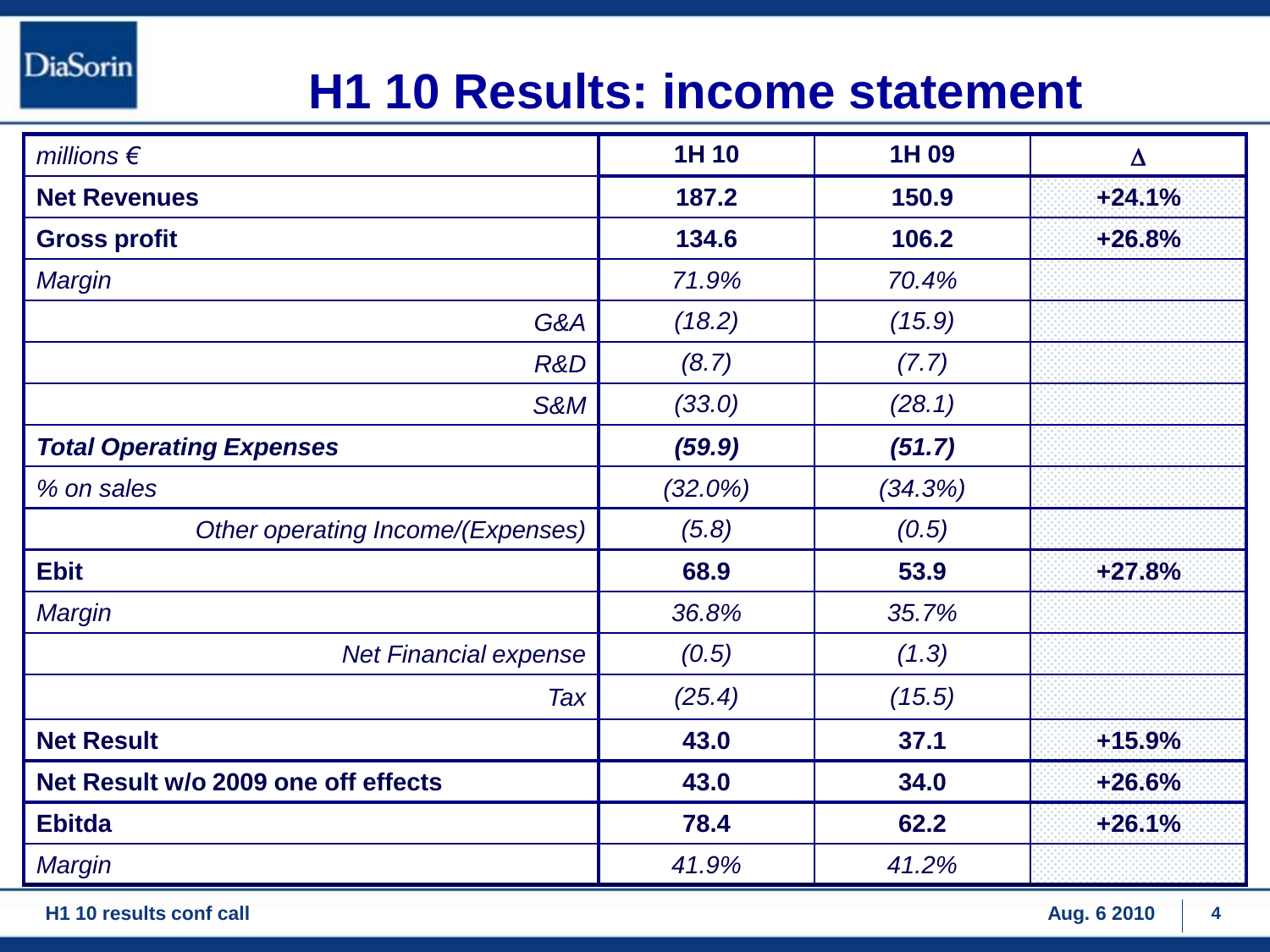# **H1 10 Results: income statement**

| millions $\epsilon$                 | 1H 10      | 1H 09   | $\Delta$      |
|-------------------------------------|------------|---------|---------------|
| <b>Net Revenues</b>                 | 187.2      | 150.9   | $+24.1%$      |
| <b>Gross profit</b>                 | 134.6      | 106.2   | <b>+26.8%</b> |
| Margin                              | 71.9%      | 70.4%   |               |
| G&A                                 | (18.2)     | (15.9)  |               |
| R&D                                 | (8.7)      | (7.7)   |               |
| <b>S&amp;M</b>                      | (33.0)     | (28.1)  |               |
| <b>Total Operating Expenses</b>     | (59.9)     | (51.7)  |               |
| % on sales                          | $(32.0\%)$ | (34.3%) |               |
| Other operating Income/(Expenses)   | (5.8)      | (0.5)   |               |
| <b>Ebit</b>                         | 68.9       | 53.9    | $+27.8%$      |
| Margin                              | 36.8%      | 35.7%   |               |
| <b>Net Financial expense</b>        | (0.5)      | (1.3)   |               |
| Tax                                 | (25.4)     | (15.5)  |               |
| <b>Net Result</b>                   | 43.0       | 37.1    | $+15.9%$      |
| Net Result w/o 2009 one off effects | 43.0       | 34.0    | $+26.6%$      |
| <b>Ebitda</b>                       | 78.4       | 62.2    | $+26.1%$      |
| <b>Margin</b>                       | 41.9%      | 41.2%   |               |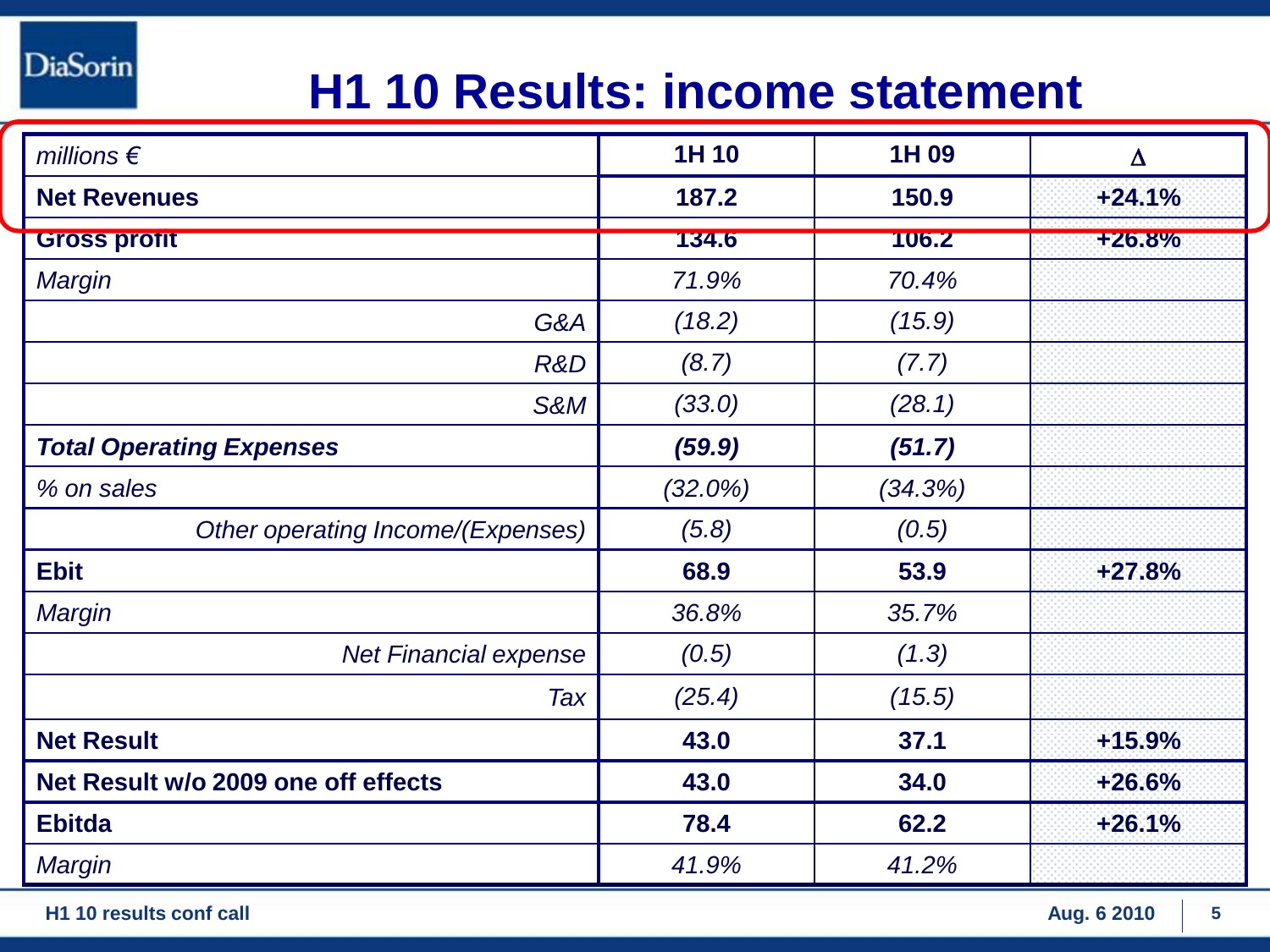# **Revenues break down H1: by technology**

CLIA sales still represent revenues growth driver

#### **+37.1% H1 10 vs. H1 09**

• Vit. D sales boost

:

**DiaSorin** 

- Installed base enlargement : +315 new instruments placed in H1 10
- New Distribution agreements in Latin America

**H1 09 H1 10 Revenues mix by technology improved towards CLIA kits, from 61.8% in H1 09 to 68.3% in H1 10 of total sales** 

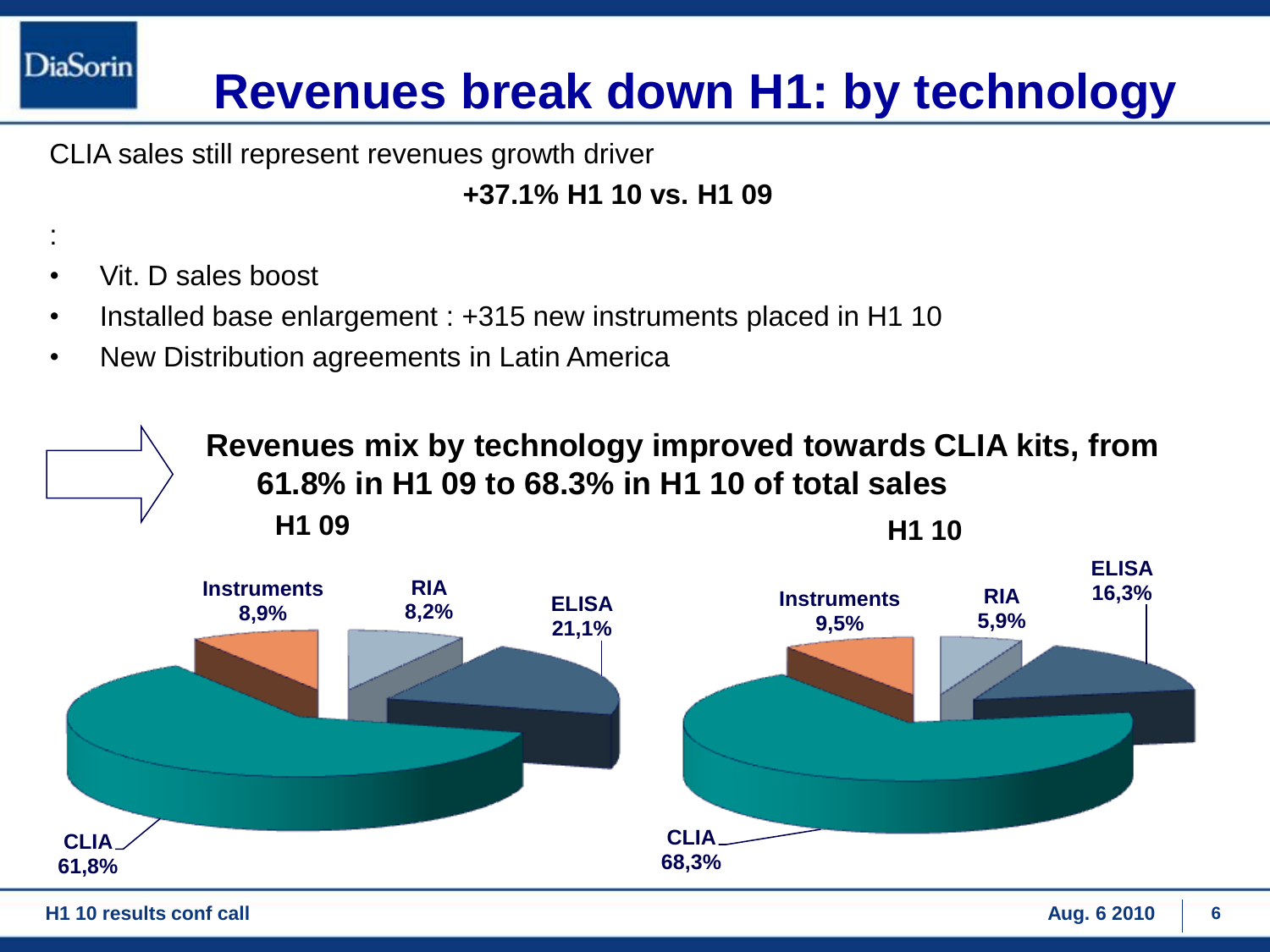# **Revenues break down Q2/H1: by geography**

|                      | Q2    |      | H1         |       |       |            |
|----------------------|-------|------|------------|-------|-------|------------|
| millions $\epsilon$  | 2010  | 2009 | $\Delta\%$ | 2010  | 2009  | $\Delta\%$ |
| Europe/ Africa       | 46.5  | 41.8 | 11.2%      | 89.6  | 81.4  | 10.1%      |
| <b>Latin America</b> | 7.1   | 4.7  | 51.6%      | 12.4  | 9.2   | 35.4%      |
| Asia/Pacific         | 7.7   | 5.7  | 36.2%      | 14.1  | 11.0  | 28.5%      |
| <b>North America</b> | 39.2  | 27.3 | 43.5%      | 71.1  | 49.3  | 44.1%      |
| <b>Total</b>         | 100.5 | 79.5 | 26.5%      | 187.2 | 150.9 | 24.1%      |

In Europe/Africa, double digit growth diluted by Italian market:

| <b>France</b> | $+30.2\%$ | H1 10 vs. H1 09                         |
|---------------|-----------|-----------------------------------------|
| <b>Israel</b> | $+27.6\%$ | H <sub>1</sub> 10 vs. H <sub>1</sub> 09 |

- In North America, strong revenues growth as reported as well as at comparable exchange rate: + 43.5% H1 10 vs. H1 09 as reported **+ 35.2% H1 10 vs. H1 09 at comparable FX**
- In Latin America, revenue growth sustained by new distribution network and by Mexico sales: + 35.4% H1 10 vs. H1 09 as reported **(+17.5% at comparable FX) Mexico** + 26.6% H1 10 vs. H1 09 as reported **(+15.4% at comparable FX)**
- In Asia Pacific, positive trends in China and good performance in Australia + 28.4% H1 10 vs.H09 as reported

**DiaSorin**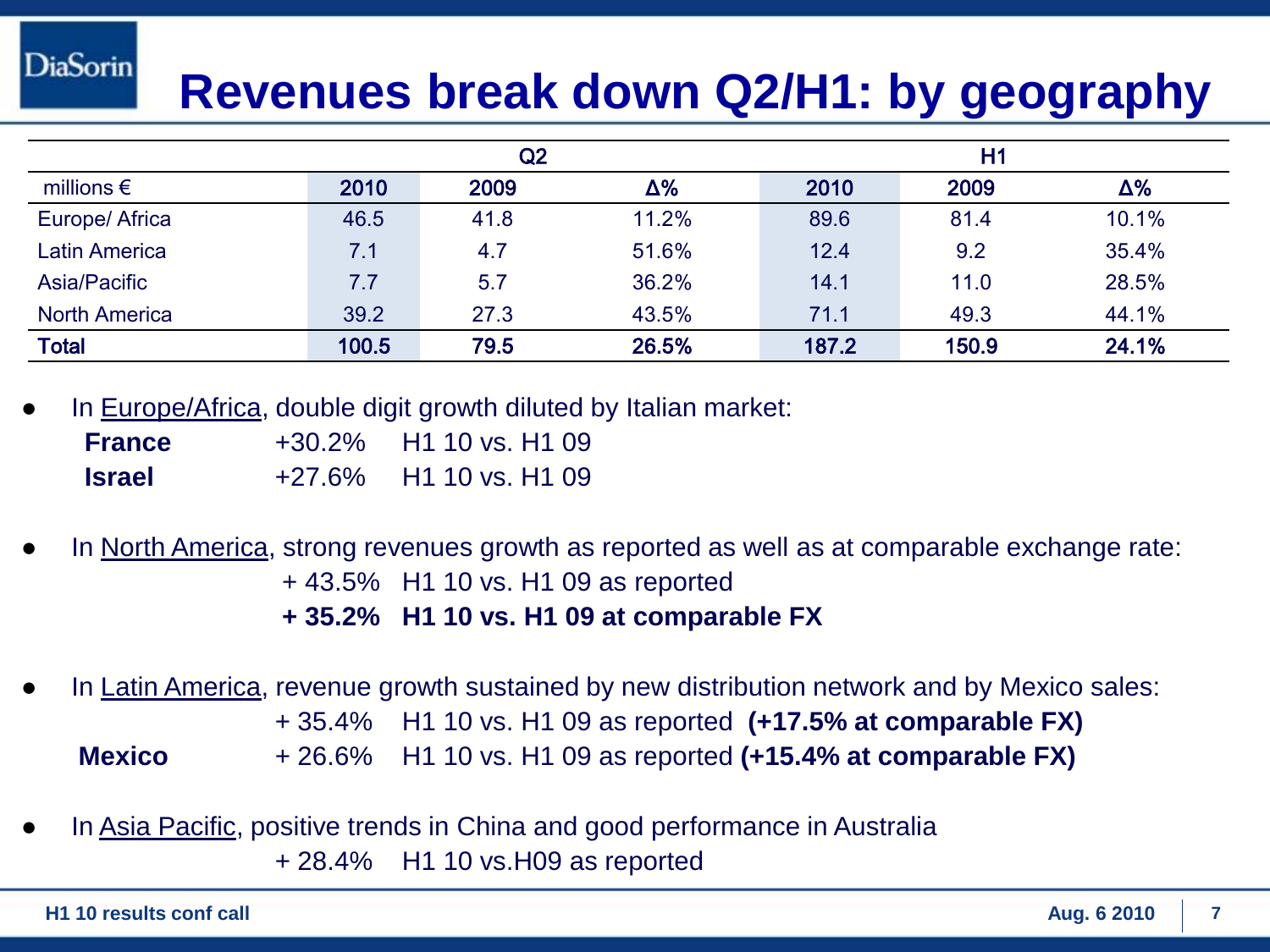# **H1 10 Results: income statement**

| millions $\epsilon$                 | 1H 10      | 1H 09       | $\Delta$  |  |
|-------------------------------------|------------|-------------|-----------|--|
| <b>Net Revenues</b>                 | 187.2      | 150.9       | $+24.1%$  |  |
| <b>Gross profit</b>                 | 134.6      | 106.2       | $+26.8%$  |  |
| Margin                              | 71.9%      | 70.4%       |           |  |
| G&A                                 | (18.2)     | (15.9)      |           |  |
| R&D                                 | (8.7)      | (7.7)       |           |  |
| <b>S&amp;M</b>                      | (33.0)     | (28.1)      |           |  |
| <b>Total Operating Expenses</b>     | (59.9)     | (51.7)      |           |  |
| % on sales                          | $(32.0\%)$ | (34.3%)     |           |  |
| Other operating Income/(Expenses)   | (5.8)      | (0.5)       |           |  |
| <b>Ebit</b>                         | 68.9       | 53.9        | $+27.8%$  |  |
| <b>Margin</b>                       | 36.8%      | 35.7%       |           |  |
| <b>Net Financial expense</b>        | (U.5)      | (1.3)       |           |  |
| Tax                                 | (25.4)     | (15.5)      |           |  |
| <b>Net Result</b>                   | 43.0       | 37.1        | +15.9%    |  |
| Net Result w/o 2009 one off effects | 43.0       | <b>34.0</b> | $+20.070$ |  |
| <b>Ebitda</b>                       | 78.4       | 62.2        | $+26.1%$  |  |
| Margin                              | 41.9%      | 41.2%       |           |  |

**H1 10 results conf call 8**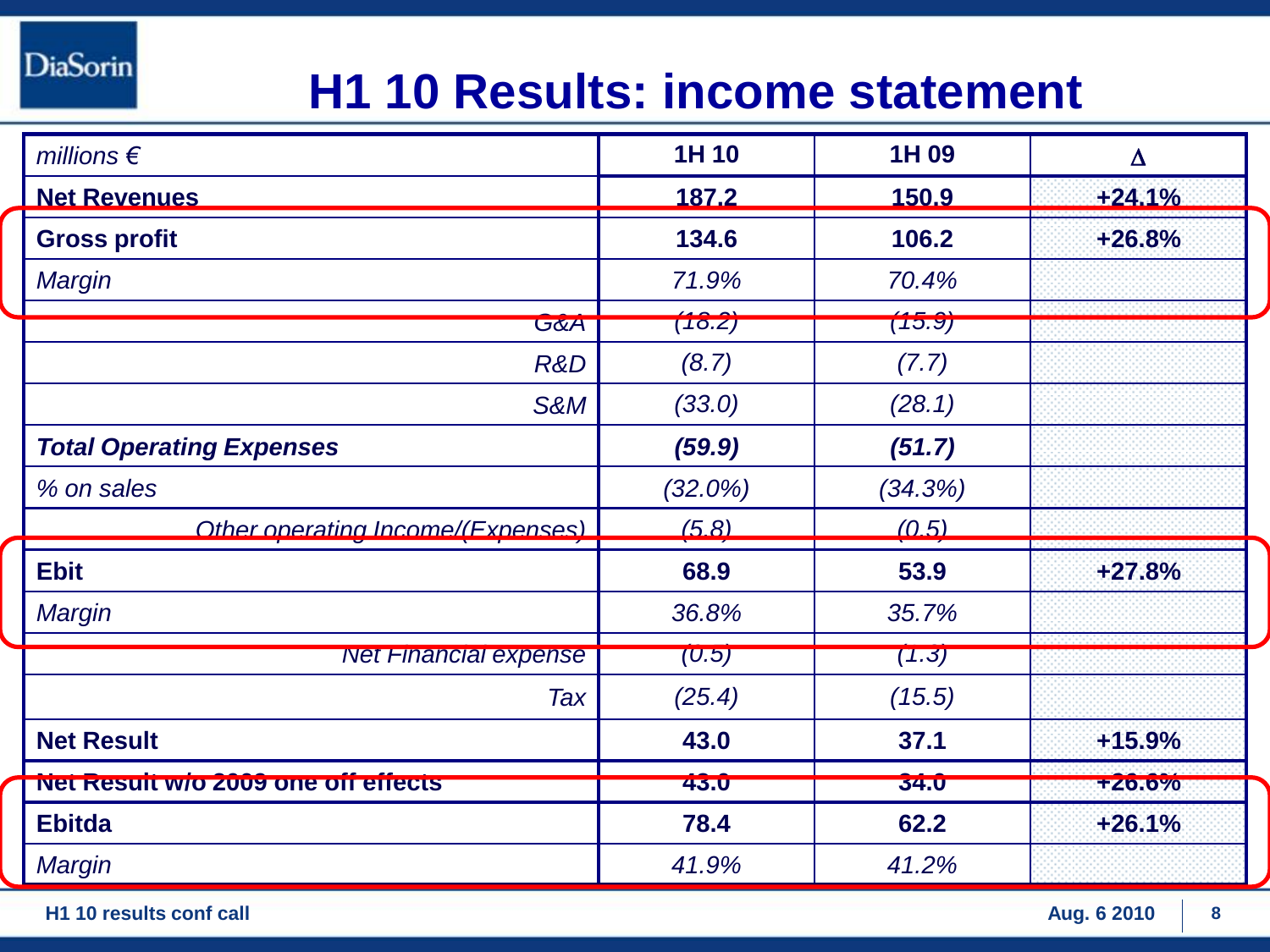# **Continuous improvement in profitability**

Profitability growth rate accelerated, despite of one off effects:

| <b>Gross Margins</b> | +26.8% H1 10 vs. H1 09        |
|----------------------|-------------------------------|
| <b>EBITDA</b>        | <b>+26.1% H1 10 vs. H1 09</b> |
| <b>EBIT</b>          | <b>+27.8% H1 10 vs. H1 09</b> |

**from 70.4% to 71.9% of tot sales from 41.2% to 41.9% of tot sales from 35.7% to 36.8%** of tot sales

Thanks to:

- Improved technology mix: CLIA revenues represents 68.3% in H1 10 vs. 61.8% in H1 09
- Vitamin D test continuous growth
- Lower incidence of instrument sales and instrument depreciation on total sales
- Improved Euro/Dollar exchange rate

Normalizing results for tax on intercompany dividends (€1.6 MM) and legal and tax counsel charges in connection with the Murex acquisition  $(E1.6MM)$ 

*EBITDA 43.6% of total sales in H1 (44.2% in Q2) EBIT 38.5% of tot sales in Q1 (39.4% in Q2)*

**Net Result +15.9%** H1 10 vs. H1 09 **from 24.6% to 23.0%** of tot sales

Excluding hedge accounting in 2010 and tax benefits in 2009

*Net Result +26.6% H1 10 vs. H1 09 from 22.5% to 23.0% of total sales*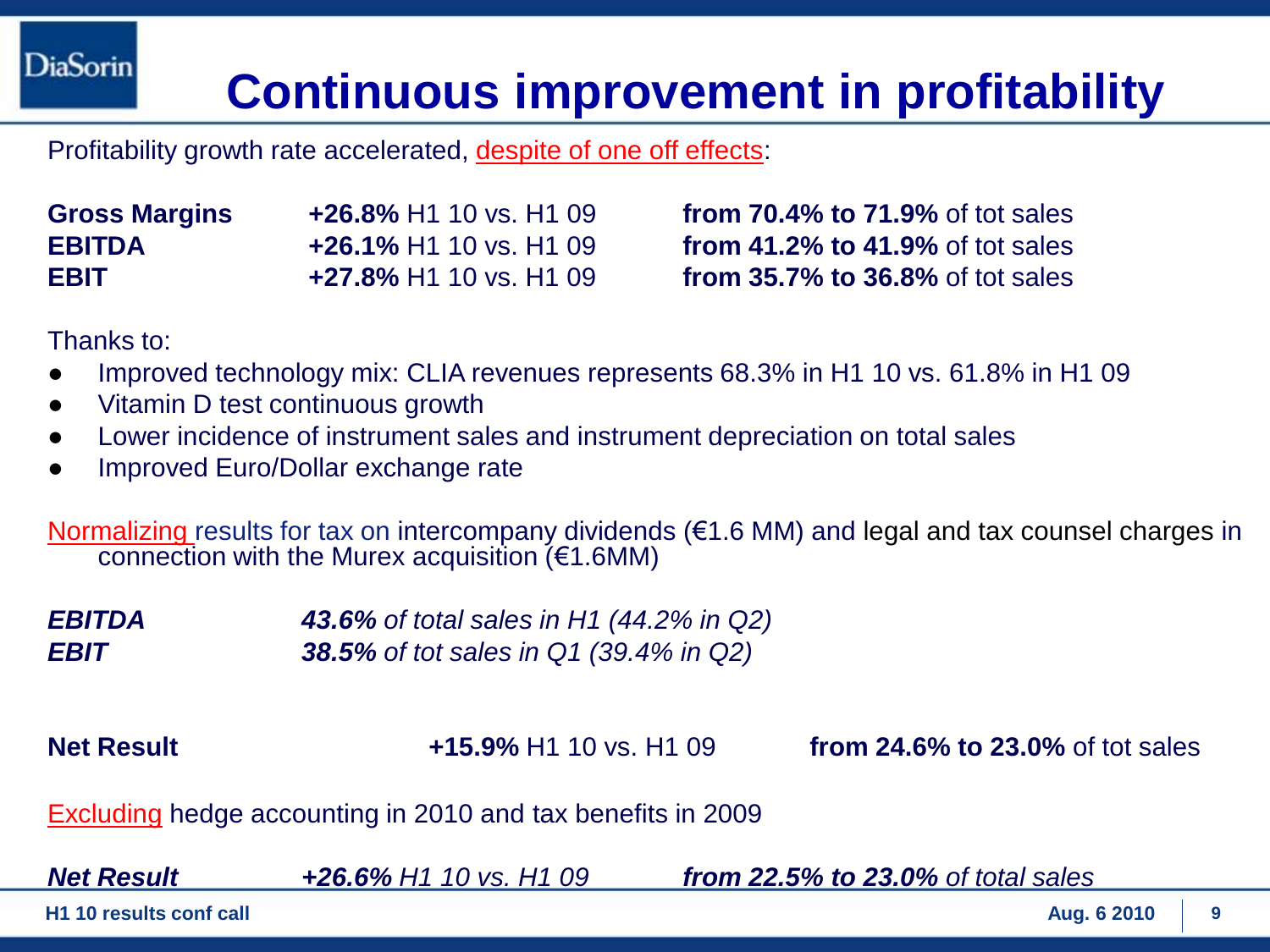### **H1 results: balance sheet & cash flow**

| millions $\epsilon$           | 30/06/10 | 31/12/2009 |
|-------------------------------|----------|------------|
| Total tangible asset          | 53.6     | 42.0       |
| Total intangible asset        | 128.7    | 96.1       |
| Other non-current asset       | 22.0     | 19.4       |
| <b>Net Working Capital</b>    | 97.7     | 74.5       |
| Other non-current liabilities | (25.6)   | (25.3)     |
| <b>Net Capital Employed</b>   | 276.4    | 206.7      |
| <b>Net Financial position</b> | (12.3)   | 11.2       |
| Total shareholder's' equity   | 264.1    | 217.9      |

|                                               | H <sub>1</sub> 10 | H <sub>1</sub> 09 |
|-----------------------------------------------|-------------------|-------------------|
| Net change in cash and cash equivalents       | (23.1)            | 9.6               |
| Cash and equivalents at the end of the period | 24.8              | 26.4              |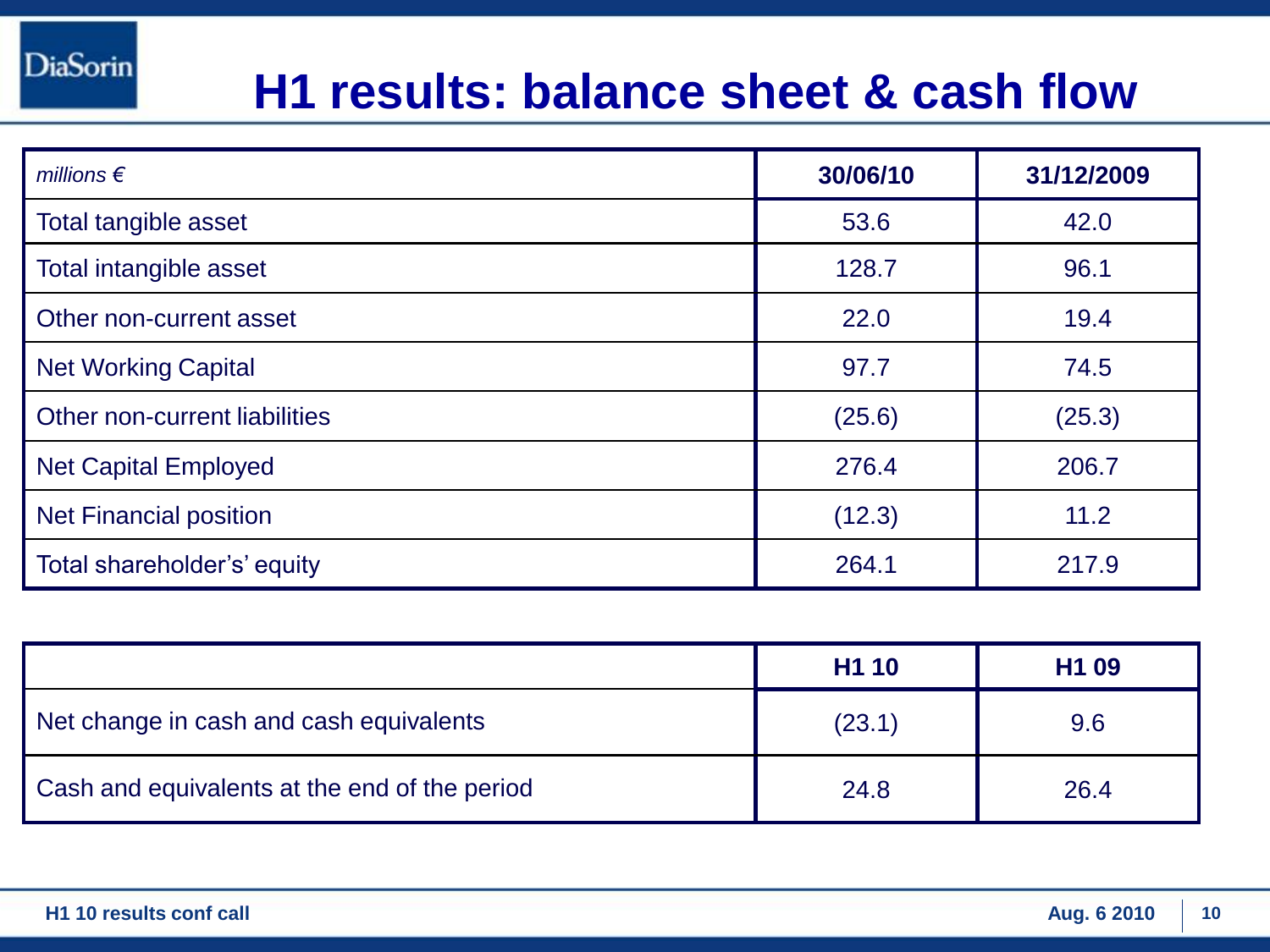

- **Operating cash flow € 40.1 MM in H1 10 (bef. Capex of 12.5 MM) vs. € 25.9 MM in H1 09 (bef. Capex of 14.9 MM);**
- **Negative financial position of € 12.3 MM at 30/06/10 vs. positive financial position of € 11.2 MM at 31/12/09 after dividend payment (€ 11.0 MM) and Murex acquisition Initial Consideration payment (\$ 49.9 MM);**
- Cash and equivalents at the end of H1 10 amount to  $€$  24.8 MM.